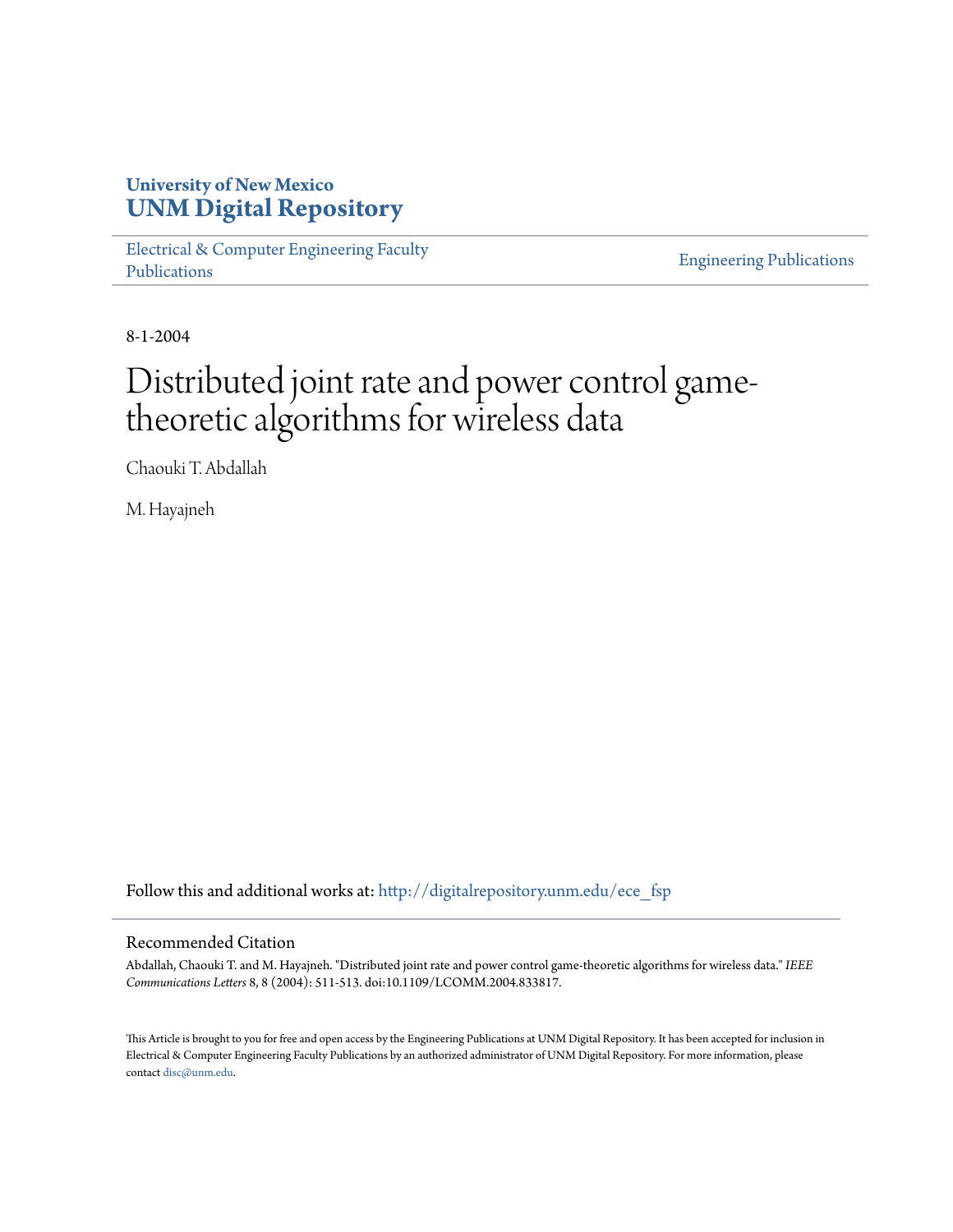# Distributed Joint Rate and Power Control Game-Theoretic Algorithms for Wireless Data

M. Hayajneh*, Student Member, IEEE,* and C. T. Abdallah*, Senior Member, IEEE*

*Abstract—***In this letter, we consider two distributed game theoretic algorithms to jointly solve the problem of optimizing the transmission rates and transmit powers for future wireless data communication systems. We then establish the existence, uniqueness and Pareto optimality of Nash equilibria of both games.**

*Index Terms—***Game theory, joint rate and power, Pareto efficiency.**

#### I. INTRODUCTION

**T**RANSMITTERS in multimedia wireless networks may require different quality of services (QoS) in order to establish a communication link with a receiver. Providing flexible transmission rates for each transmitter/receiver pair and efficient use of the shared radio resources requires joint power and rate control optimization algorithms. Earlier work in this arena used centralized algorithms (c.f. [\[1](#page-3-0)]). Due to the difficulty of implementing centralized algorithms, and to avoid control signals that cause delays in the system operation, distributed algorithms were proposed. Game theory was shown to be an appropriate tool for finding power control algorithms in [[7\]](#page-3-0)–[\[10](#page-3-0)] and for rate flow control algorithms in [\[4](#page-3-0)] and [\[5](#page-3-0)]. In particular, the authors in [[7\]](#page-3-0) proposed a utility based joint power and rate optimization algorithm, but the resulting Nash equilibrium (NE) point was Pareto inefficient and to guarantee the uniqueness of NE the rates of all users were forced to be equal. In this letter, we use game theory framework for finding a pure distributed algorithms for the **joint** rate and power control optimization problem. To solve the problem, we propose two, layered, but noncooperative priced games as follows: The first game  $G1$  allocates the optimal transmission rates for all users, then provides the second game with a vector of constants  $c$ . The second game  $G2$  uses  $c$  to evaluate the optimal transmit power levels that support the resulting Nash equilibrium transmission rates of game  $G1$ .

#### II. SYSTEM SETUP AND OUR APPROACH

Consider  $N$  transmitter/receiver pairs (users) in a mobile cellular network. The *i*th transmitter,  $i \in \mathcal{N} = \{1, 2, ..., N\}$ transmits at a power level  $p_i$  from its convex strategy space  $P_i$ to the *i*th receiver and sends data at a rate  $r_i$  from its convex strategy space  $R_i$ . The received power level at the kth receiver from the *i*th transmitter is given by  $G_{k,i}p_i$ , where  $G_{k,i} > 0$  is

The authors are with the Electrical and Computer Engineering Department, University of New Mexico, Albuquerque, NM 87131-0001 USA (e-mail: hayajneh@ece.unm.edu).

Digital Object Identifier 10.1109/LCOMM.2004.833817

the path gain from the *i*th transmitter to the  $k$ th receiver. This gain may represent spreading gain and/or cross correlation between codes in CDMA systems or any gain that captures the effect of a fading channel.

The game  $G1$  that optimally allocates the transmission rates for all users is given by

$$
G1: \max_{r_i \in R_i} \{ L_i(r_i, \mathbf{r}_{-i}, \lambda) = u_i \log(1 + K_i r_i) + \beta_i \log(r_i - r_{i-\min}) - \lambda r_i \} \quad (1)
$$

where  $K_i = \left(\sum_{k=i}^{N} r_k\right)$ ,  $\lambda > 0$  is the pricing factor broadcasted by the base station (BS) to all users, and  $u_i$  (which measures the willingness of user  $i$  to pay) is the utility factor of the ith user locally selected based on the desired transmission rate. Finally,  $\beta_i$  is a constant selected such that  $\beta_i \ll u_i$ , and  $r_{i-min}$ is the minimum required transmission rate. The first term of  $L_i$ is chosen to maximize the transmission rate of user  $i$ , while the second term works as a barrier to prevent the *i*th user's rate from going below  $r_{i-min}$ , and to fairly allocate the transmission rates. The goal of  $\lambda r_i$  is to prevent the greedy use of the available channel capacity.

Game  $G2$  below, allocates the transmit power levels that support the resulting Nash equilibrium rates  $r_i^o$ ,  $\forall i \in \mathcal{N}$  of game  $G1.$ 

$$
G2: \frac{\max}{p_i \in P_i} \left\{ g_i(p_i, p_{-i}, c_i) = \log(\gamma_i) - c_i p_i \right\}
$$

$$
c_i = (I_i \exp(r_i^o))^{-1}; \quad I_i = \frac{\sum_{k \neq i}^{N} G_{i,k} p_k + \sigma^2}{G_{i,i}}.
$$
(2)

 $I_i$  is the effective interference that user i needs to overcome. Vectors  $\mathbf{r}_{-i}$  and  $\mathbf{p}_{-i}$  are the vectors of transmission rates and transmit powers of all users except for the *i*th user, and  $\gamma_i$  is the signal-to-interference ratio (SIR) defined by

$$
\gamma_i = \frac{G_{i,i}p_i}{\sum\limits_{k \neq i}^{N} G_{i,k}p_k + \sigma^2}.
$$
\n(3)

In applications where the spectrum and power are limited resources, it is recommended to use a spectrally and power efficient modulation technique such as M-QAM. An empirical link rate model for  $M$ -QAM of user i is given by [\[2](#page-3-0)]:

$$
r_i = \mu \log(1 + \theta_i \gamma_i) \tag{4}
$$

where  $\theta_i = -1.5/ln(5BER_i)$  with  $BER_i$  is the target BER of user i and  $\mu$  is a system constant. In this letter we use the following approximation of (4) at high SIR [[1\]](#page-3-0):

$$
r_i = \log(\gamma_i) \tag{5}
$$

where  $r_i$  is normalized by the channel bandwidth with units, nats/s/Hz. A user can change the transmission rate by adapting

Manuscript received January 11, 2004. The associate editor coordinating the review of this letter and approving it for publication was Prof. S. Pierre. The work of C. T. Abdallah was supported in part by the National Science Foundation under NSF-ITR 0312611.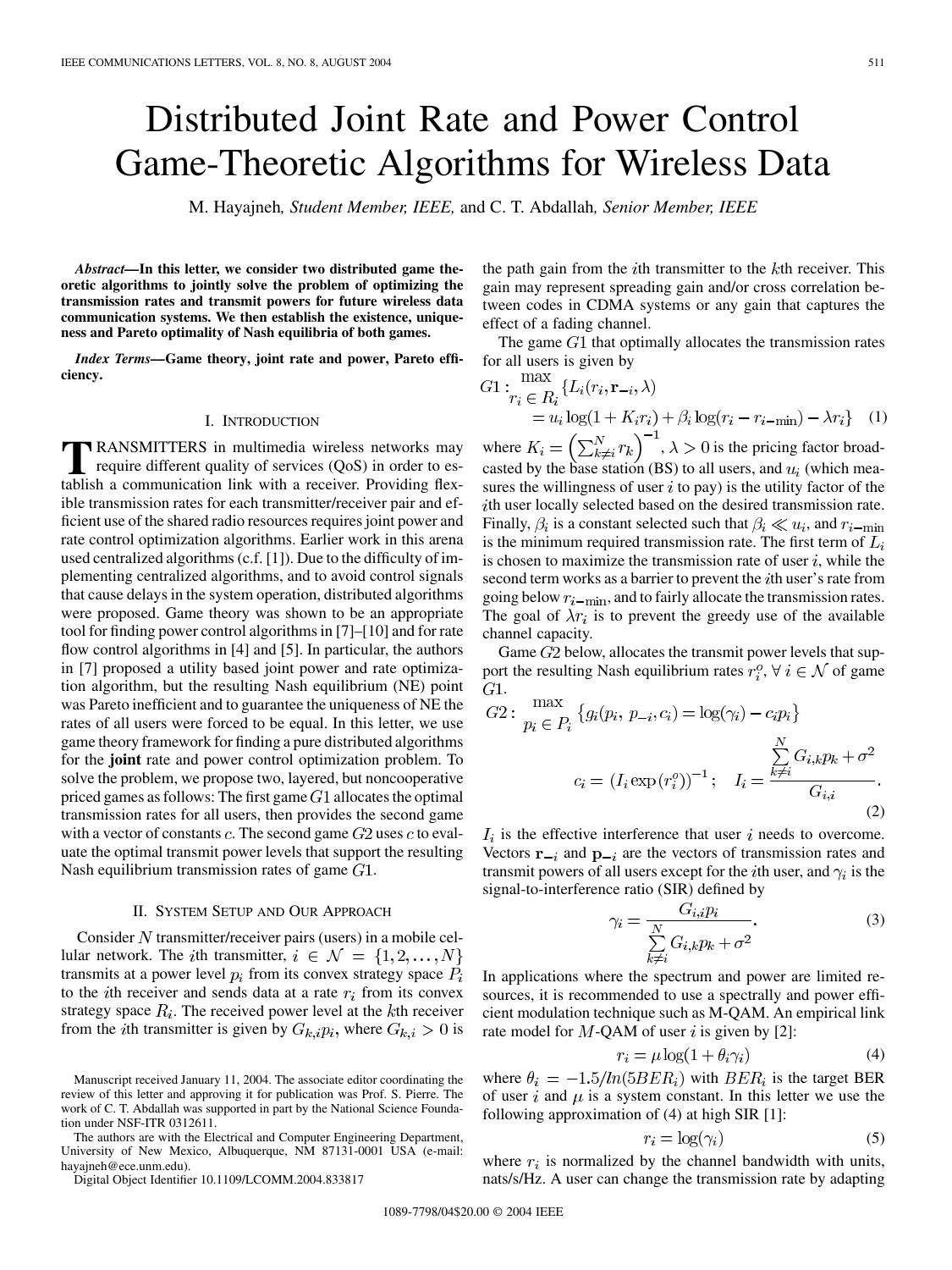different modulation formats (e.g., 2-QAM, 4-QAM, ...). Therefore, the transmission rate of each user belongs to a discrete set, but we assume in this letter that the transmission rates are continuous for simplicity. In Section III we establish the existence, uniqueness and optimality of the equilibrium point  $(\mathbf{r}^o, \mathbf{p}^o)$  of both games.

#### III. EXISTENCE OF NASH EQUILIBRIUM

### *A. Non-Cooperative Rate Control Game With Pricing (NRGP)*

The optimization problem of the  $i$ th user defined in game  $G1$ is to find the transmission rate  $r_i^o$  from the strategy space  $R_i$  that maximizes the utility function defined in (1). To do so, we set

$$
\frac{\partial L_i}{\partial r_i} = \frac{u_i K_i}{1 + K_i r_i} + \frac{\beta_i}{r_i - r_{i-\min}} - \lambda = 0.
$$
 (6)

The maximizing transmission rate of user i,  $r_i^o$  is thus given by

$$
r_i^o = -\frac{1}{2}B_i + \sqrt{\frac{1}{4}B_i^2 + C_i}
$$
 (7)

where  $B_i = (1/K_i) - (r_{i-min} + (u_i/\lambda) + (\beta_i/\lambda))$  and . Note that ,  $\forall i \in \mathcal{N}$ , which means that  $L_i$  is a strictly concave function of  $r_i$ . Therefore,  $L_i$  is a quasiconcave function optimized on a convex set  $R_i$ , and game theory results guarantee the existence of a Nash equilibrium point [[3\]](#page-3-0). In the remainder of this section we prove the uniqueness of this Nash equilibrium point. We first need the following result.

*Proposition 1:* For game  $G1$  defined in (1), the best response of user  $i$ , given the transmission rates vector of the other users  $\mathbf{r}_{-i}$  is given by:  $\rho_i(\mathbf{r}_{-i}) = \min(r_i^o, r_{i-\max})$ ,  $\forall i \in \mathcal{N}$  where  $r_{i-max}$  is the maximum allowed transmission rate in the *i*th user's strategy space  $R_i$ .

*Proof:* Define the best response function  $\rho_i(\mathbf{r}_{-i})$  of the ith user as the best action that user  $i$  can take to attain the maximum pay off given the other users' actions  $\mathbf{r}_{-i}$ . That is,  $\rho_i(\mathbf{r}_{-i}) = \{r_i : L_i(r_i, \mathbf{r}_{-i}) \geq L_i(r'_i, \mathbf{r}_{-i}), \forall r'_i \in R_i\},$ where this set contains only one point [\[9](#page-3-0)]. From (7),  $r_i^o$  is the unconstrained maximizer of the target function  $L_i$ , i.e.,  $r_i^o$  =  $\operatorname{argmax}_{r_i \in \mathbb{R}^+} L_i$ . Since  $\partial^2 L_i / \partial p_i^2$  is negative  $\forall r_i \in \mathbb{R}^+$ , this maximizer is unique. Now, assume that  $r_i^o$  is not feasible, that is,  $r_i^o \notin R_i$ , then user i will get his/her maximum at  $r_{i-\max}$  since the target function is increasing on the set  $\{r_i : r_i \leq r_i^o\}$ . This implies that  $r_i = r_{i-\text{max}}$  is the best response of user i given  $\mathbf{r}_{-i}$ .

The following theorem, proven in [\[6](#page-3-0)], guarantees the uniqueness of a Nash equilibrium operating point of game  $G1$ .

*Theorem 1:* If a power control algorithm with a standard best response function has a Nash equilibrium point, then this Nash equilibrium point is unique.

See [\[6](#page-3-0)] for the definition of a standard function. Theorem 1 allows us to state the following lemma, whose proof is omitted.

*Lemma 1:* In game  $G1$ , the best response vector of all users given by

$$
\rho(\mathbf{r}) = (\rho_1(\mathbf{r}), \rho_2(\mathbf{r}), \dots, \rho_N(\mathbf{r}))
$$

is a standard vector function. Therefore, by theorem 1, game  $G1$ has a unique Nash equilibrium point  $\mathbf{r}^o = (r_1^o, r_2^o, \dots, r_N^o)$ .

## *B. Non-Cooperative Power Control Game With Pricing*

To find the maximizing  $p_i^o$  for game  $G2$  we evaluate:

$$
\frac{\partial g_i}{\partial p_i} = \frac{1}{I_i \gamma_i} - c_i = 0 \tag{8}
$$

and by substituting for the value of  $c_i$ , the maximizing transmit power level is thus given by

$$
p_i^o = I_i \exp(r_i^o). \tag{9}
$$

The transmit power level  $p_i^o$  represents the minimal power (i.e., without waste) required to support the optimal transmission rate  $r_i^o$ , Note that  $\partial^2 g_i / \partial p_i^2 = -1/p_i^2 < 0, \forall i \in \mathcal{N}$ . Therefore,  $g_i$  is a strictly concave function, and using the same argument for  $L_i$  in  $G1$ , there exists a Nash equilibrium point  $\mathbf{p}^o = (p_1^o, p_2^o, \dots, p_N^o)$  in game G2. In what follows we prove the uniqueness of the Nash equilibrium point of game  $G2$  by proposing the best response of user i in game  $G2$  similarly to proposition 1.

*Proposition 2:* For game G2 defined in (2), the best response of user  $i$ , given the transmit power levels vector of the other users  $\mathbf{p}_{-i}$  is given by:  $\nu_i(\mathbf{r}_{-i}) = \min (p_i^o, p_{i-\max}), \forall i \in \mathcal{N}$ where  $p_{i-max}$  is the maximum transmit power level in the *i*th user's strategy space  $P_i$ .

Then, the uniqueness of the Nash equilibrium operating point can be proved similarly to game  $G1$  since the best response vector of users in G2 given as  $\nu(\mathbf{r}) = (\nu_1(\mathbf{r}), \nu_2(\mathbf{r}), \dots, \nu_N(\mathbf{r}))$ is also a standard function. The following Lemma then guarantees Pareto optimality (efficiency) of the equilibrium point  $(\mathbf{r}^o, \mathbf{p}^o)$  of both NRGP and NPGP games  $G1$  and  $G2$ , respectively.

*Lemma 2:* The Nash equilibrium point  $(\mathbf{r}^{\circ}, \mathbf{p}^{\circ})$  of the NRGP game  $G1$  and NPGP game  $G2$  is Pareto optimal. Mathematically speaking, for G1,  $\sharp \mathbf{r}^* = (r_1^*, r_2^*, \dots, r_N^*)$ :  $L_j(\mathbf{r}^*) \geq$  $L_j(\mathbf{r}^o), \forall j \in \mathcal{N}$  and  $L_m(\mathbf{r}^*) > L_m(\mathbf{r}^o)$  for some  $m \in \mathcal{N}$ , with  $\mathbf{r}^*$  >  $\mathbf{r}^o$  component wise. For  $G2$ ,  $\mathbf{\nexists p^*} = (p_1^*, p_2^*, \dots, p_N^*)$ :  $g_i(\mathbf{p}^*) \geq g_i(\mathbf{p}^o), \forall j \in \mathcal{N}$  and  $g_n(\mathbf{p}^*) > g_n(\mathbf{p}^0)$  for some  $n \in \mathcal{N}$ , with  $p^* < p^o$  component wise.

*Proof:* We already know from (6) that

$$
f_j(\mathbf{r}^o) \triangleq \frac{u_j K_j^o}{1 + K_j^o r_j^o} + \frac{\beta_j}{r_j^o - r_{j-\min}} - \lambda = 0 \qquad (10)
$$

where  $K_j^o = \left(\sum_{k=1}^N r_k^o\right)^{-1}$ , therefore (10) can be written as

$$
f_j(\mathbf{r}^o) = \frac{u_j}{\sum_{k=1}^N r_k^o} + \frac{\beta_j}{r_j^o - r_{j-\min}} - \lambda = 0.
$$
 (11)

Without loss of generality, let  $r_k^* = \rho_k r_k^o, \forall k \in \mathcal{N}$  where  $\rho_k > 1, \forall k \in \mathcal{N}$ . Then we have the following:

$$
L_j(\mathbf{r}^*)
$$
  
=  $u_j \log \left( 1 + \frac{\rho_j r_j^o}{\sum\limits_{k \neq j}^N \rho_k r_k^o} \right) + \beta_j \log \left( \rho_j r_j^o - r_{j-\min} \right) - \lambda \rho_j r_j^o.$  (12)